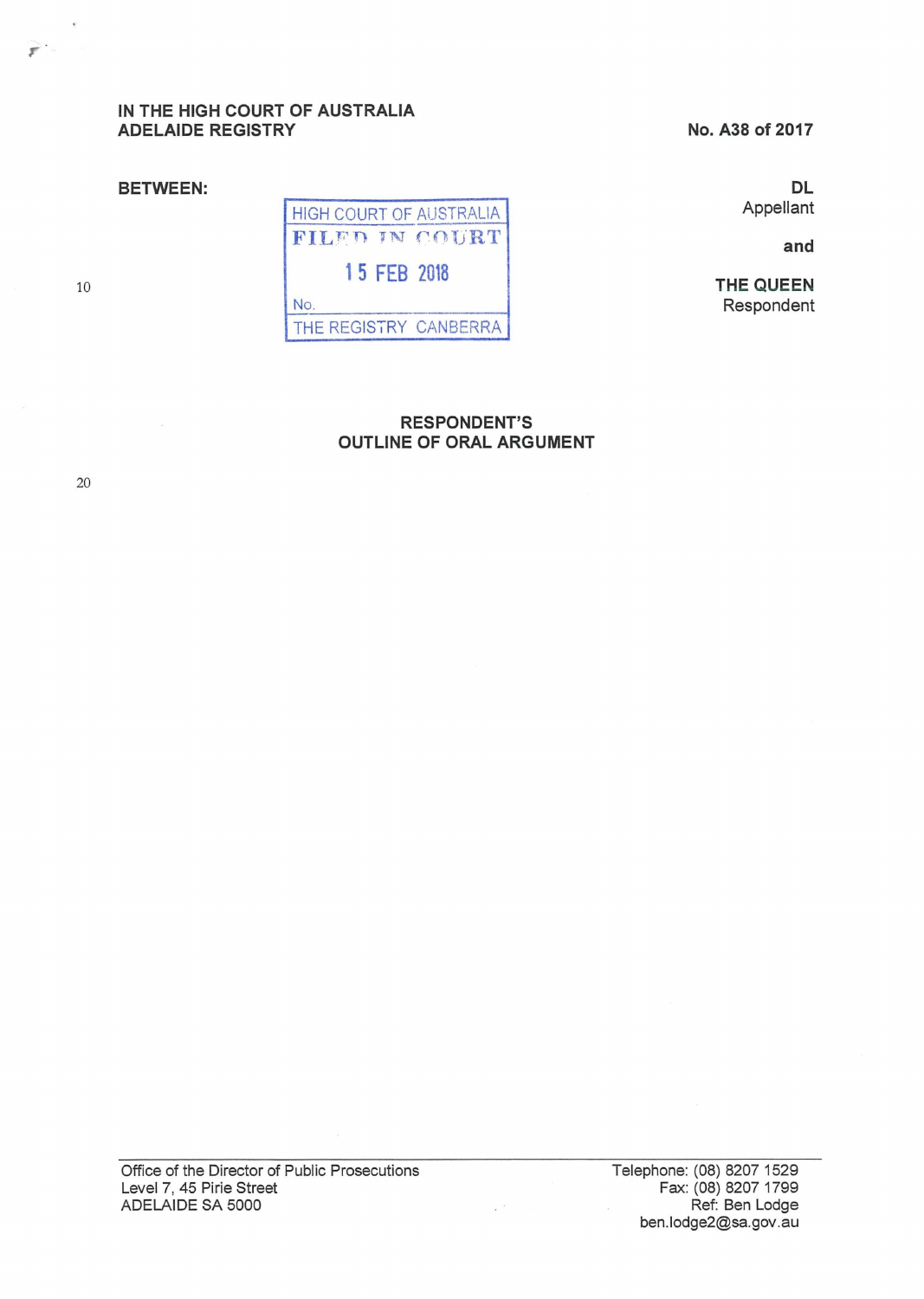**Part 1: Certification:** This outline is in a form suitable for publication on the internet.

# **Part 11 - Outline of Propositions:**

### Scope of the appeal

- 1. The asserted error on which the Notice of Appeal is premised is a failure to identify the particular "sexual offences", separated by at least three days, which were found proved. lt does not raise whether the reasons were inadequate because they did not identify the process of reasoning leading to guilt (RS [2]).
- 2. The respondent accepts that if the reasons in this case do not adequately identify the acts of sexual exploitation found proved, they would be inadequate as a matter of law such as 10 to give rise to a miscarriage of justice in this case (RS [14]). However, that would not lead to the conclusion that the verdict is otherwise uncertain, unreasonable or unsafe (RS [17]- [20]).
	- 3. The appellant's argument that the Notice of Appeal complains that the process of reasoning is unexplained, and that the trial judge reduced the question to a contest between the credit and reliability of witnesses, leverages quite a different argument from the ground upon which special leave was granted, which can be determined without reference to such (unstated) matters.

### Trial judge's process of reasoning

- 4. The trial judge expressly did not treat the question of proof beyond reasonable doubt as a 20 contest between witnesses (Reasons [58] AB 353). Specifically:
	- 4.1. The trial judge's acceptance of the complainant at the end of the consideration of his evidence was not expressed as a final finding (Reasons [66]-[67] AB 355).
	- 4.2. The trial judge then considered the evidence of the appellant (Reasons [569] AB 355).
	- 4.3. The trial judge then considered whether the matters raised relating to the complainant and his evidence caused him to have a reasonable doubt and concluded that they did not. He also rejected the evidence of the appellant on substantive issues when he denied the alleged sexual conduct (Reasons [73] AB 356).
	- 4.4. His Honour then made his ultimate finding (Reasons [74] AB 356).
- 5. lt is not open to conclude that the trial judge rejected the appellant's evidence on the basis 30 of his acceptance of the complainant's evidence. To the extent that the respondent's written submissions suggest that to have been the case, that submission is incorrect (RS [32]-[33]; Reply [19]).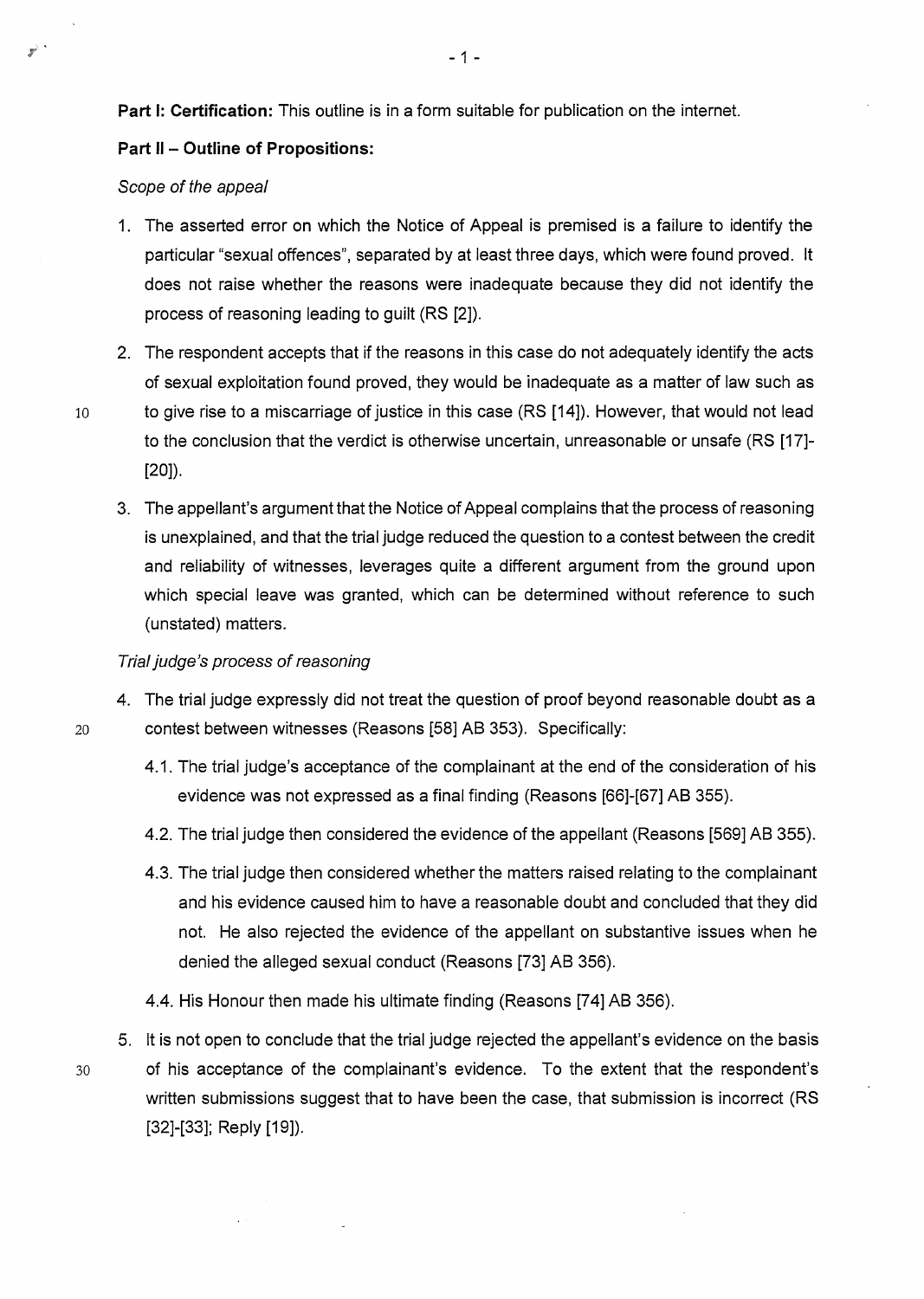#### Identification of the acts of sexual exploitation

- 6. Section 50 does not require the acts of sexual exploitation to be particularised other than as to the period of the acts and the conduct constituting the acts: Hamra v The Queen (2017) 347 ALR 586 at [27].
- 7. To insist, in effect, that the trial court must be held to the prosecution evidence of timing and location (AS [57]) would be to undermine the position established unequivocally by this Court in Hamra. There is nothing to stop a finder of fact reasoning to a conclusion that a complainant was mistaken on, for example, matters of timing, as long as it is satisfied beyond reasonable doubt that the acts were committed.
- 10 8. Reasons must be considered in their entirety, having regard to all of the circumstances of the case (RS [25]).
	- 9. The trial judge approached the Reasons methodically (RS [26]):
		- 9.1. The statement at [6] (AB 345) is correct. lt is not an exhaustive statement of what is required.
		- 9.2. His Honour then summarised the charge (Reasons [7] AB 345). As to this summary:
			- 9.2.1. the penultimate sentence does not signal that he was not satisfied of one or other type of act alleged (cf Reply [12]);
- 9.2.2. the act of showing MGF pornography was, at law, an act of sexual exploitation (R v M, BJ (2011) 110 SASR 1 at [8]; s 58 Criminal Law Consolidation Act 1935 20 (SA)); cf AS [67] fn 39, Reply [13]).
	- 9.3. His Honour summarised, accurately, the complainant's evidence of the acts (Reasons [17]-[25] AB 347-348; [45]-[46] AB 352); (RS 26).
	- 10. His Honour then addressed various matters arising on the evidence, and in particular those matters raised against the credibility and reliability of the complainant (Reasons [28]-[50] AB 349-352). He then addressed the other prosecution evidence (Reasons [52]-[55] AB 352-353).
	- 11. His Honour then addressed the defence case and the contests thereby raised at trial (Reasons [56]-[59] AB 353).
	- 12. lt is against the background of that contest, that his Honour then commenced his analysis.
- 30 To that end, he first elaborated on the main criticisms raised against the complainant, concluding in particular that some of MGF's evidence about the timing of events was inaccurate (Reasons [61]-[63] AB 354).